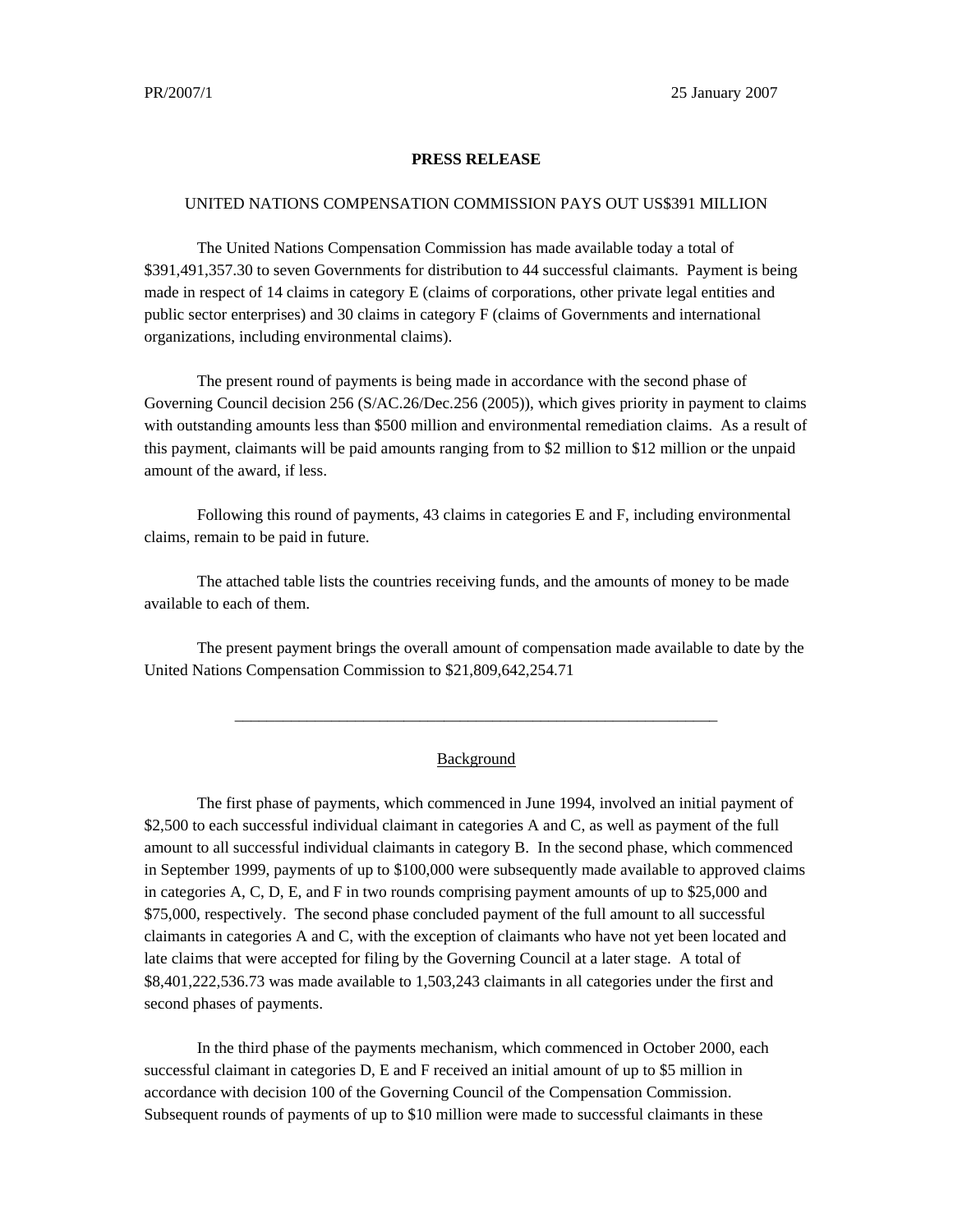categories of claims in the order in which they have been approved. A total of \$9,219,774,170.35 has been made available to 7,924 claimants in categories D, E and F under the third phase.

At the forty-eighth session (June 2003), the Governing Council adopted decision 197, establishing a temporary payment mechanism in light of the reduction in the Compensation Fund's income, following the adoption of Security Council resolution 1483 (2003), which provides in paragraph 21 that the Compensation Fund shall receive 5 per cent of all export sales of petroleum, petroleum products, and natural gas from Iraq. Under this temporary payment mechanism, up to \$200 million from the Compensation Fund was made available for the payment of successful claims on a quarterly basis following each session of the Governing Council (from the forty-eighth to the fifty-first sessions, inclusive). Successful claimants in all categories received an initial amount of \$100,000 or the unpaid amount of the award, if less, with the disbursement of subsequent rounds of payments of \$100,000 to successful claimants in all categories in the order in which they had been approved at the sessions described above, until the available funds for distribution had been exhausted. This temporary mechanism was extended by the Governing Council in its decision 227 at its fifty-second session (June-July 2004).

At the fifty-seventh session (September 2005), as a result of the completion of the review of all claims and of the higher than anticipated income into the Compensation Fund, the Governing Council adopted decision 253, which lifted the ceiling of \$200 million established under decisions 197 and 227, and made available for payment the entire balance in the Compensation Fund for each quarterly payment.

At the fifty-eighth session (December 2005), the Governing Council adopted decision 256 concerning the payment mechanism and the priority of payment of the outstanding claims. Under phase one of the payment mechanism which was completed in October 2006, quarterly payments were made in rounds of \$2 million until completion of payments to individual claimants and payment to all claims up to the level of \$65 million. Under phase two, claimants with outstanding amounts greater than \$500 million will receive a maximum amount of \$2 million per quarter, whereas claimants with outstanding amounts smaller than \$500 million and environmental awards approved for the third, fourth and fifth instalments of category F4 environmental remediation claims, will receive rounds of payments of \$2 million, or the unpaid balance of the award, if less, until all available amounts in the Compensation Fund have been exhausted.

The Governing Council monitors the distribution of payments to claimants by the relevant Governments and international organizations. Governments and international organizations are obligated to distribute funds to successful claimants expeditiously and to report to the Commission on payments made to claimants. Any funds undistributed to claimants by Governments and international organizations within twelve months of receiving payment shall be returned to the Commission. Further payments to Governments and international organizations shall be suspended where they fail to report on the distribution of funds to successful claimants or fail to return undistributed funds on time.

Further information about the Compensation Commission can be found on its website located at www.uncc.ch.